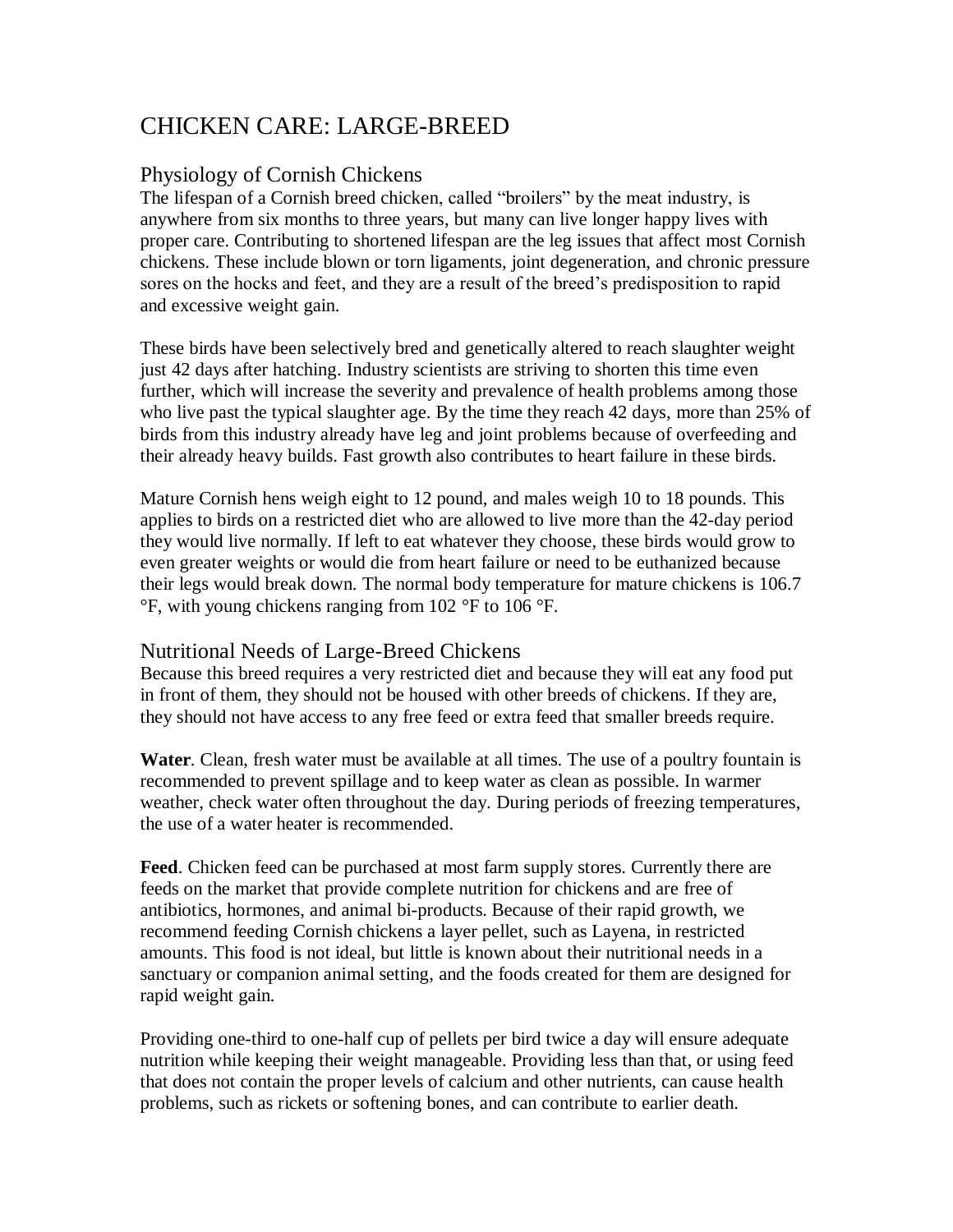Providing pasture (i.e., a yard) is also a good way to supplement the diet and keep them active. Weighing these birds monthly will allow you to modify their food intake as needed, cutting back on pelleted feed if they are gaining weight during spring and summer while foraging on plants and bugs.

**Feeders**. The use of standard poultry feeders is fine for flocks of birds. Feeders can be ordered online from companies such as [www.enasco.com](http://www.enasco.com/) or from your local feed store. You must have enough feeders to accommodate all the birds at one time to prevent stronger birds from monopolizing access to the feed and ensure that weaker birds are able to eat enough. This will take a bit of trial and error. There should be enough space along the sides of the feeder(s) to accommodate every bird. If some chickens attempt to push others away from the feed, add another feeder. As the chickens grow larger, increase the number of feeders, but not the total amount of feed for the flock. If you have only a few birds, you can instead use individual bowls to feed them.

#### Handling Cornish Chickens

Do not attempt to handle Cornish birds unassisted until you are familiar and comfortable with the practice. Herd chickens into a small pen or area to minimize the need to chase them, which in this breed can cause cardiac arrest. Corner birds in as small an area as possible. To pick up a young chicken, place one hand gently but firmly on the chicken's back while putting the other hand in front of the bird's chest to prevent forward movement. Next, move both hands firmly over the wings to limit wing movement and lift the bird. Their wings are very short and stubby and harder to control than those of other chicken breeds, so really be sure you hold their wings against the body so they cannot flap when you lift them.

As Cornish breed chickens grow, they become more uncomfortable with handling and can actually die when they are picked up or restrained. If you must handle a full-grown Cornish chicken, fold your arms and upper body over the wings and back of the chicken, hug firmly, and lift. Stay low to the ground when handling or performing treatments on the bird. Never flip a large-breed chicken on his back. Although this maneuver can be performed safely on layer hens and other smaller-breed chickens, it can cause cardiac arrest or injury in the giant Cornish breeds. Gently lay him on your lap so that he is partially on his side, but do not rest him completely on his side. Always keep a firm grip on the chicken. Pin one wing against your lap and hold the other with your hand to prevent flapping until the bird is calm. If the chicken panics, you must put him down and start over again.

Some birds have no trouble being handled and will sit in your lap when you work on them. Others will become so stressed that they cannot breathe properly. The key is to monitor the chickens while you are working with them and to stop treatment on any birds who show signs of stress. If they breathe with open mouths or their color becomes dark purple or even darker red, put them down and allow them to calm down.

#### Shelter Requirements for Cornish Chickens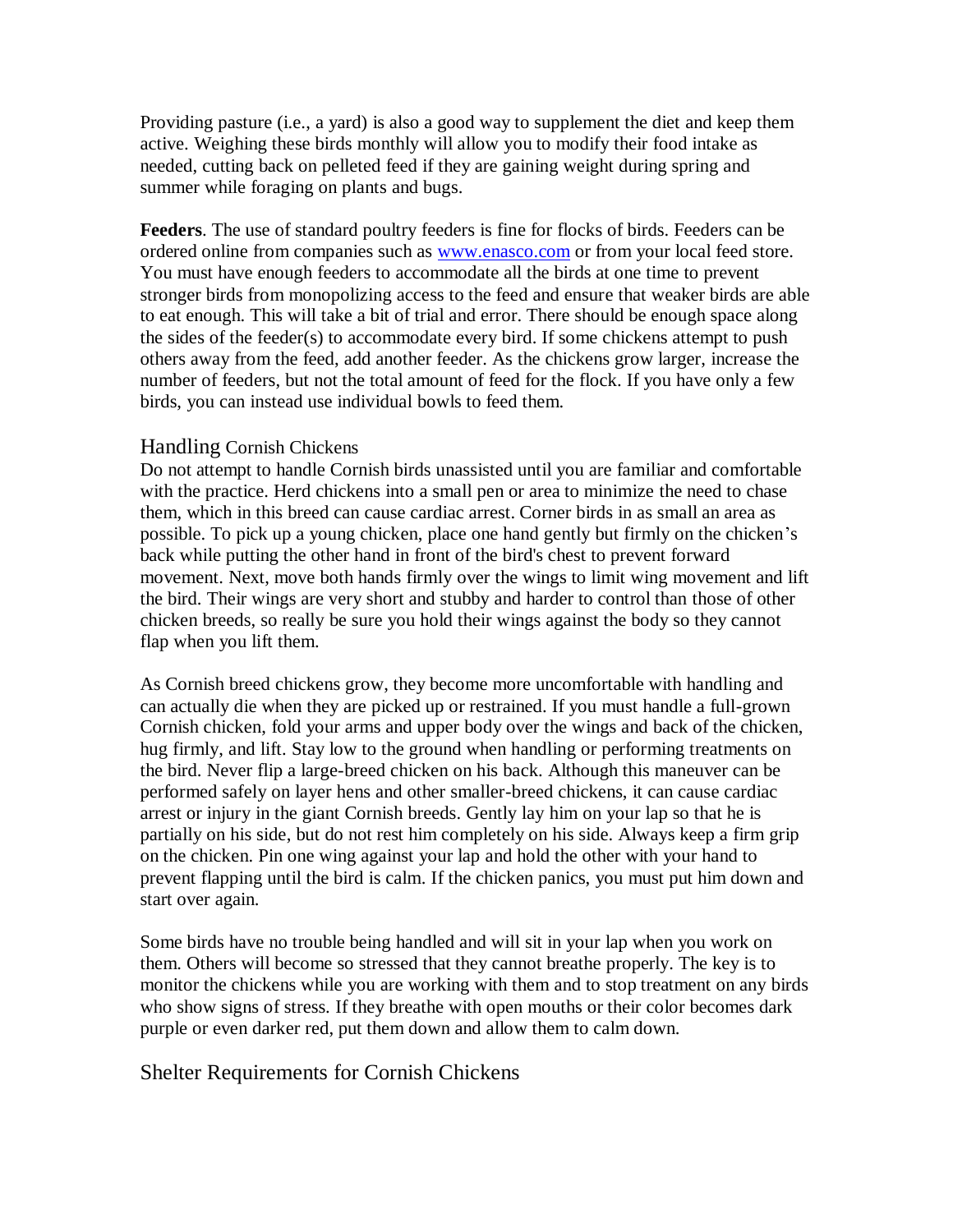**Building.** A garage or shed makes a fine home for Cornish chickens, but, because these are such large birds, make sure that you have a slip-resistant floor. A good size shelter for a flock of about 25 birds is 10 feet wide by 12 feet long and high enough for you to be able to walk comfortably inside so that you can easily clean the area. The shelter must be waterproof, predator-proof, and well ventilated. For this breed, make sure there is a stable ramp that the chickens can use to get in and out of the shed because jumping between levels is difficult for them and hard on their joints.

Plenty of clean, dry straw or wood shavings should always be provided for bedding, and wet and soiled bedding should be removed daily. Remove any eggs the hens lay so they are not broken and eaten raw. We recommend that you clean the entire building on a weekly basis (i.e., scrub floors, walls, etc.). These birds are much harder to clean up after than other smaller breeds. Because they are down so much due to their size, they tend to get very dirty if their bedding is soiled.

For protection from predators, chickens must be kept in their shelter at night. The shelter should be equipped with areas where the chickens can perch. Because Cornish chickens are too large and heavy to use the sort of perches appropriate for other breeds, you must provide straw bales or other stable structures where they can sleep elevated above the floor. These structures must be slip-proof, have bedding on the top to prevent keel or other pressure sores, and be cleaned daily. Most Cornish chickens have trouble perching as they age and become heavier. Birds who can no longer jump onto perches should be given a deep straw bedding area on which to sleep. Without this, they are at risk for severe pressure sores on their keels, feet, and hocks because they are so heavy.

If you have freezing winters in your area, provide a heat source that is safe to use around straw, such as a ceramic element brooder lamp. When temperatures are extremely hot, provide fans. Cornish chickens are prone to heat stroke when exposed to temperatures of 80 °F and above. In regions where such conditions occur, the flock must have an area where birds can stay cool.

Make sure all of your birds are safely in their predator-proof homes before dark and not let out too early because many wild animals hunt in the early morning hours. All chickens are vulnerable to predators.

**Fencing.** Fencing is necessary to keep predators out and chickens in. A 4- or 5-foot-high woven wire "no climb" fence with 2-inch by 4-inch mesh is recommended. If you are planning to construct a fence, shop around for the best buy because prices and styles of fencing vary greatly. You will need a tightly woven fence to keep chickens in, and this can be more expensive. Do not use chicken wire alone as fencing. It is too flimsy, and predators can easily break through it. For areas with foxes or other digging predators, we recommend using a fence that is taller than needed to contain the birds so that the excess inches can be bent and buried to prevent digging; alternately, you can dig a trench and sink the fence. Make sure there are no sharp edges sticking out because these birds have thin skin, which can tear easily.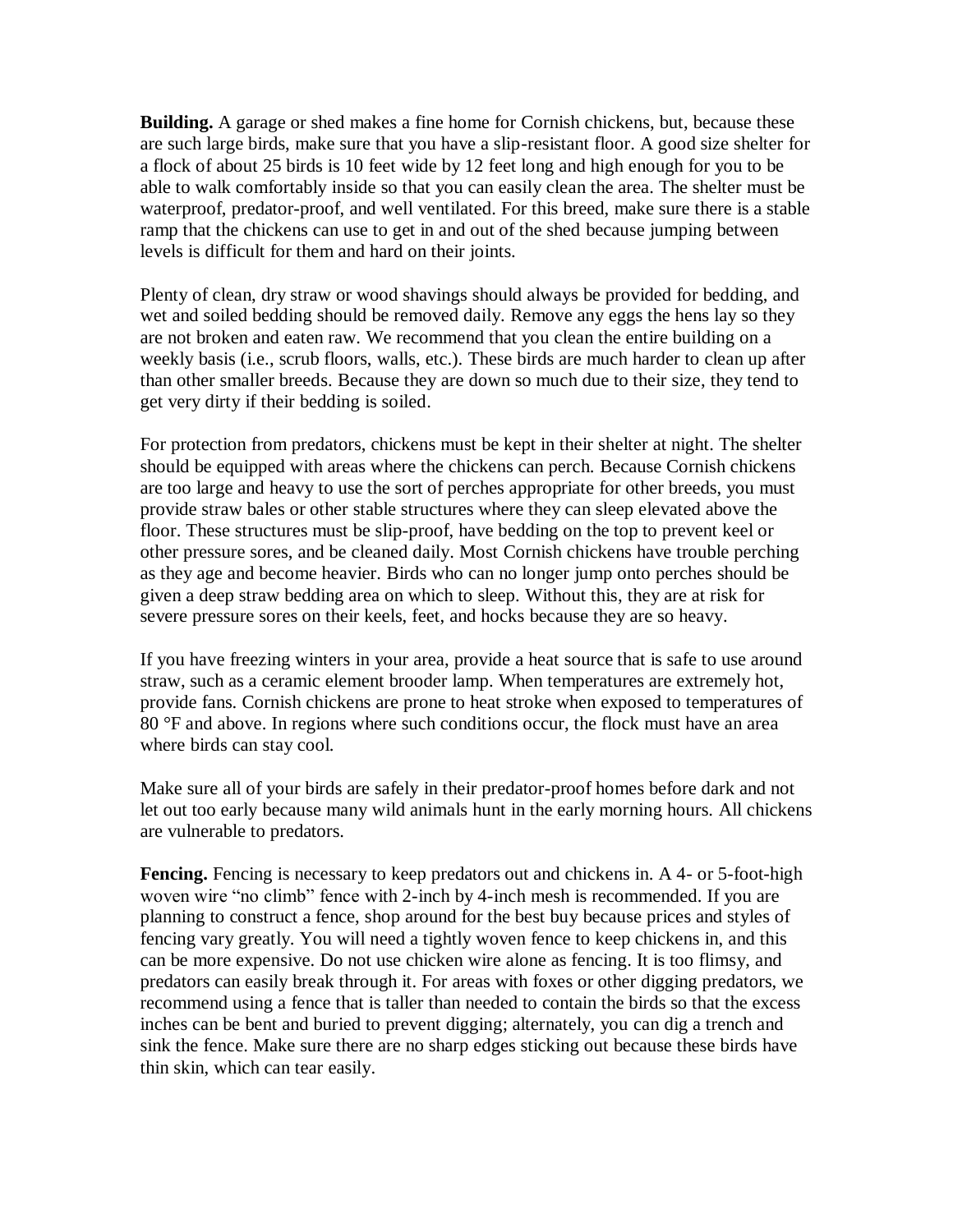#### Health Care for Chickens

**Maintenance**. For chickens, as for all animals, sanitary housing, clean pasture, nutritious food, and plenty of sunshine will greatly reduce health problems. Make sure the flock's outside area does not get too muddy. If mud is a problem, you must provide a dry backup area for the chickens because, if their feet are chronically wet, they become susceptible to foot problems and infections.

It is important to perform individual health exams on all of your birds every few weeks to ensure you are not missing any hidden health problems. Cornish birds are susceptible to some conditions that are not apparent without a complete exam. These conditions may be too far advanced to correct by the time symptoms become obvious from casual observation.

During your daily contact with your birds, always be on the lookout for any physical or behavioral changes. In particular, watch for bloody or watery diarrhea, sandy white discharge from the vent, listlessness, pale coloring, loss of appetite, limping, gurgling sounds, and coughing or sneezing. If you notice any of these symptoms and do not know how to treat the bird, consult with your veterinarian. It can be difficult to find a veterinarian who is willing to treat chickens, but they do exist. Your best bet is finding someone who works with "exotic" birds and other non-traditional companion animals.

Many conditions, such as respiratory problems and parasites, can affect the whole flock. Water treatments are often used in these cases, especially if the number of birds you are caring for makes individual treatment impossible. There are many antibiotics and antiparasite treatments designed to be mixed with drinking water. Many of these treatments require a veterinary prescription, so it is important to establish a relationship with a vet in your area who can work with your birds.

#### Common Health Issues of Chickens

**Coccidiosis/Other Parasites.** Coccidia are protozoan parasites. Symptoms of coccidiosis (the disease caused by coccidian infection) include bloody diarrhea and listlessness. Keeping the bedding clean and dry will help control this disease because wet bedding and muddy outdoor areas are some of the predisposing factors to coccidia infestation. If you suspect your chicken has coccidiosis, consult your veterinarian immediately.

We recommend having a fecal sample analyzed by a lab when birds first arrive and every three to six months thereafter. If parasites are detected, you will need to administer a worming medication. Wormers can be purchased at farm supply stores in easy-to-use formulas that are added to the birds' drinking water. The type of parasite present will determine which wormer is appropriate. Coccidia is very hard to eliminate completely, especially in this breed, so treatments may need to be done often.

**Lice and Mites**. Lice infestations can be discouraged by providing your chickens with an area of dirt for "dust baths" (throwing dirt on themselves); this area must be kept clean and dry. Check your chickens regularly for lice (they look like small, moving yellow or clear dots on the birds' skin, and they usually congregate around the vent area). Lice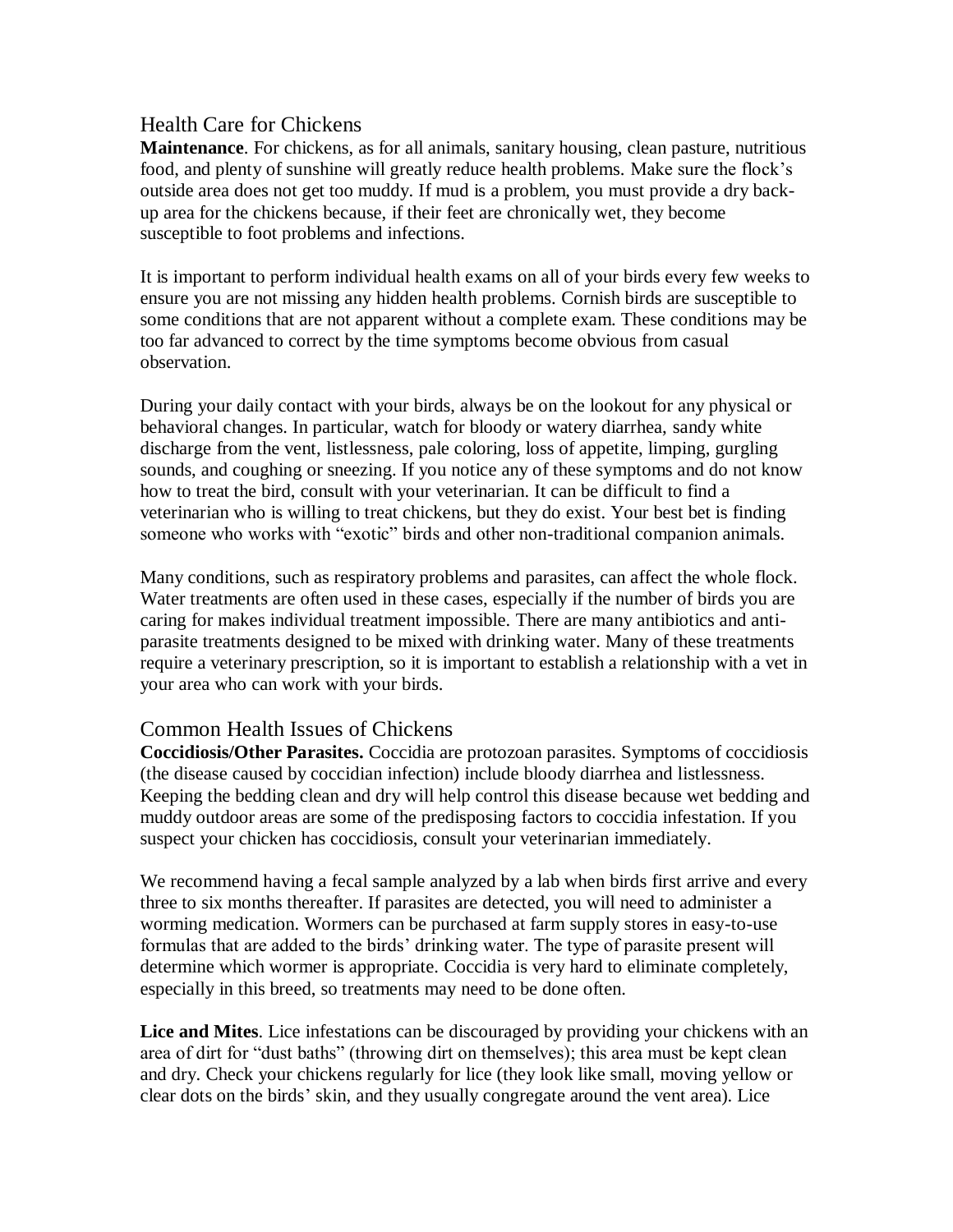powders are available at farm supply stores. Flea spray or diatomaceous earth powder (available at garden stores) may also be used. For larger infestations, the birds may need multiple treatments, and the premises may need to be treated as well. When Cornish birds are fully grown, they have more trouble grooming themselves because they often cannot reach all the way to their vent or preen gland area, and therefore they should be checked more often. Mite infestations are much harder to treat. These are tiny black bugs, about the size of pepper, that leave dirty, greasy-looking areas in patches on the birds. They are usually found at the back of the legs under the feathers, the tail bone area, and neck. These parasites are far more difficult to eradicate because they can live in the environment for weeks without a host, and therefore their living area must be treated as well. Mites can also cause damage to the tissue of the bird and severe anemia, which, if left untreated, can be fatal.

**Molting**. Chickens will molt (lose feathers) annually, generally during the spring or fall. During their molting period, the birds may lose a large portion of their feathers. This natural process lasts between four and ten weeks. Among Cornish birds, it is common for a large area on the chest all the way to their vent area to be bare of feathers year-round because of their size and tendency to spend more time lying down than do chickens of other breeds. During a molt, birds will often act "off" or sick, so keep in mind that this may be related to molting.

**Keel/Hock Sores**. Because of their large size and leg issues, Cornish chickens tend to be down much of the time and are far less active than other breeds of chickens. They are therefore prone to sores on their keels and hocks as well as on the backs of their feet. These sores are easier to treat when caught early. If not treated early, however, they can lead to infections, especially of the keel, which then spread to the bone and will require surgery. Monitoring helps to prevent these problems, but it is also important to supply heavy bedding and to use dirt floors or cover flooring with rubber mats.

**Bumblefoot.** Bumblefoot is indicated by the presence of a scab on the foot. When the scab is removed, there is usually thick yellow pus; bloody, serum-like pus; or white discharge present. There are multiple treatments for this type of bumblefoot. A vet should culture the area and perform a sensitivity test in order to determine the proper medication for treatment. The foot will also need to be wrapped. The wraps must remain dry, so keeping the bird inside is essential. If the infection is severe, oral or injectable antibiotics may also be necessary. In the case of a mild infection, topical antibiotic creams may suffice.

Due to the pressure of their excessive body weight, older Cornish birds often develop a type of bumblefoot that is more like a pressure sore on the footpad. If left untreated, these sores can admit bacteria, leading to infection. Dry wraps or wraps with silver sulfadiazine ointment seem to be the best treatments for this type of foot problem. A proper wrap includes applying a 2-inch by 2-inch sterile gauze pad directly on the scab, with or without medication, and then wrapping stretch gauze around the foot. This is then covered with Vetwrap or Co-flex, which keeps the gauze in place. If you have never done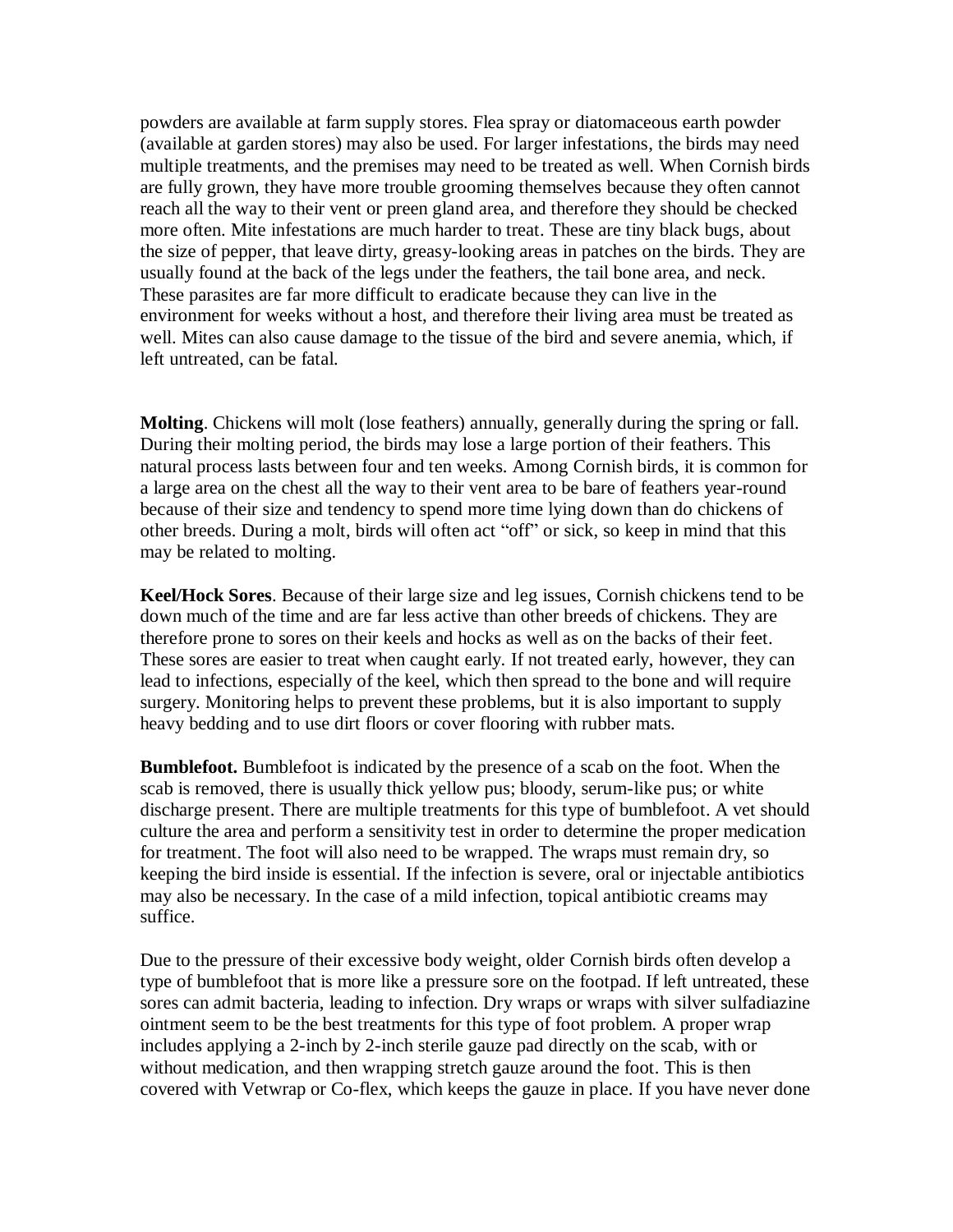a foot wrap, make sure a vet or someone with a great deal of experience teaches you because an improperly administered wrap can cause permanent damage to the foot. Never wrap a foot too tightly.

Because of larger-breed chickens' excess weight, bumblefoot can be quite painful for these birds, and often a pain medication is necessary. This will require a vet prescription.

**Heat Exhaustion.** Heat exhaustion is common in Cornish birds, so watch them closely in hot weather and ensure that their barns have proper ventilation and cooling equipment. Signs of heat exhaustion include excessive panting, drooping, dark-colored head, and collapse. At first sign of heat exhaustion, get the chicken inside immediately, put a fan on low, mist the bird lightly with cool water or water mixed with rubbing alcohol (avoiding the face) — and, if the condition appears dire, contact your veterinarian. Keep the bird quiet and calm and handle no more than necessary.

**Crop Stasis/Impacted Crop**. Industrial Cornish chickens are bred to have extraordinary appetites and will eat compulsively unless access to food is restricted. Even when feeding is regulated, however, the birds may go to extremes to keep eating, even consuming their own or others' feathers, fecal material, straw bedding, grass, and anything else they can swallow. This behavior can cause the crop to become distended and stop functioning properly. In such cases, the crop must be emptied to see if it will go back down to its normal size. Because improper crop draining can lead to death of the bird or damage to the throat and lungs, it is best to let a veterinarian perform the procedure. If you anticipate handling this procedure yourself, ask your vet to show you how. With Cornish birds, it requires at least two people to drain the crop safely.

If the crop still cannot function after it is emptied and any medications your vet prescribed have been administered, surgery may be necessary. This operation is expensive and invasive. If you cannot afford the procedure or believe that you will not be able to perform the special post-operation treatments required, you may need to consider euthanizing the bird. A chicken with a non-functioning crop cannot absorb nutrients from his food and will starve to death.

**Joint Problems**. In many birds, bacteria that enter the system through digestion, openings in the skin, or through the respiratory tract can end up in the hocks (leg joints). This seems to be especially common in Cornish chickens and commercial-breed turkeys, If left untreated, the infection can eat through the joints and destroy them, so quick diagnosis and treatment are imperative. Symptoms include difficulty walking; warm, swollen, or red joints; and an opening or scab on the joint. Often there is a drainable fluid that can be cultured by a veterinarian in order to determine the appropriate treatment. Joint infections are difficult to treat, so checking for them frequently is the best defense. Often fluid in the joints is actually joint fluid from a rupture capsule in the joint, so culture is important to determine what you are dealing with.

**Blown Ligaments.** Many of the larger birds in your flock may stop walking and start sitting on their hocks or may start walking with one leg out to the side. Such symptoms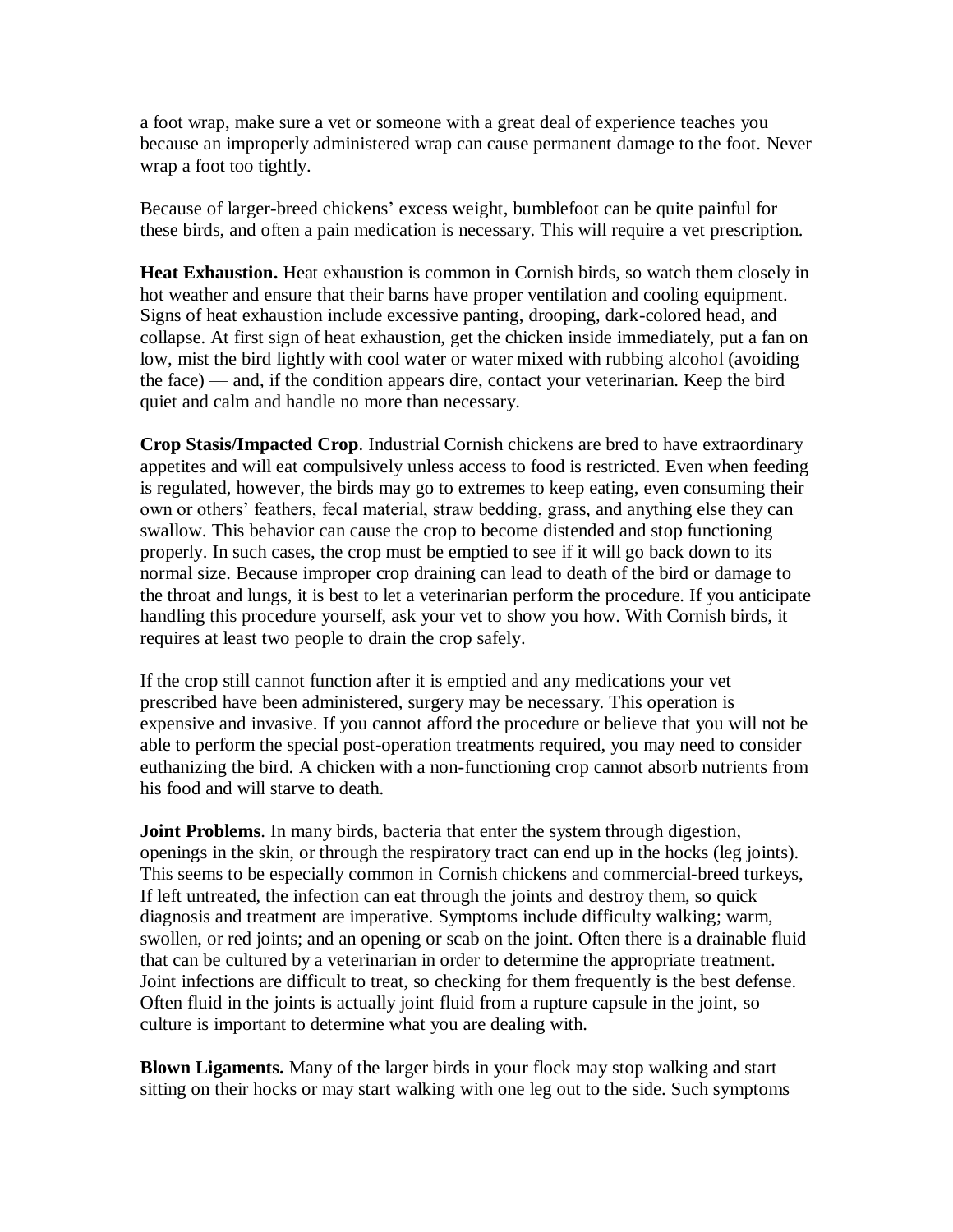often indicate a blown ligament. Because of the size of Cornish birds and the frailty of their skeletal systems and joints, surgery is not a viable solution to this ailment. If one of your birds does stop walking or starts walking on his hocks or with a bit of a splay, have him examined by a vet immediately to rule out fractures and infection and to be sure that you are dealing with ligament damage. Your vet should be able to determine if the condition is treatable, but, because it is not in most cases, euthanasia may be the only humane option.

## Incoming Bird Procedures

When birds arrive, they must be isolated in a strict quarantine area, and caretakers should wear ISO suits and boot covers. If animals are in really bad shape, do not spread their straw on your existing pastures; instead, pile it in a separate area on farm until any required testing is done. If birds have signs of mouth or facial sores, nasal discharge, or respiratory disease, use rubber gloves when handling anything they come into contact with. If you are aware that birds will be coming to the shelter, they must be tested prior to arrival and accompanied by proper paperwork. It is illegal to bring animals across state lines without proper testing.

- If a bird (or birds) is dropped off and you have no idea of his or her origin, the bird should be taken immediately to a quarantine area and kept away from all other birds and not allowed even beak-to-beak contact.
- Birds should have a complete health check performed using all isolation procedures, including coveralls, boots, and rubber gloves.
- If animals are sick, they should be diagnosed by a vet and immediately started on treatment. If contagious diseases are present, be aware that many must be reported. You may need to adjust your cleaning procedures so you are not taking dirty cleaning tools into areas with healthy birds, which could further spread disease.
- If the animals seem healthy, conduct full body checks and send in a fecal sample.
- Check for lice and mites. If the birds are healthy enough to withstand treatment, use injectable Ivomec and either lice dust or spray, depending on the temperature. Do not wet down a bird during cold weather.
- All birds must remain in quarantine for at least 30 days and until all necessary blood work and fecal exams come back and are negative in order to ensure your resident flock is not exposed to health issues.
- If birds are laying eggs, the eggs must be composted with their straw/bedding until you are sure that the animals are not sick.

#### Resources for Cornish Chicken Care

Please note: Many of the catalogs listed contain products commonly used in animal agriculture. Unfortunately, there are no farm catalogs that list only cruelty-free items. Omaha Vaccine Company: PO Box 7228, Omaha, NE 68107; phone: 800-367-4444 Nasco Farm & Ranch: 901 Janesville Ave., Fort Atkinson, WI 53538-0901; phone: 800- 558-9595